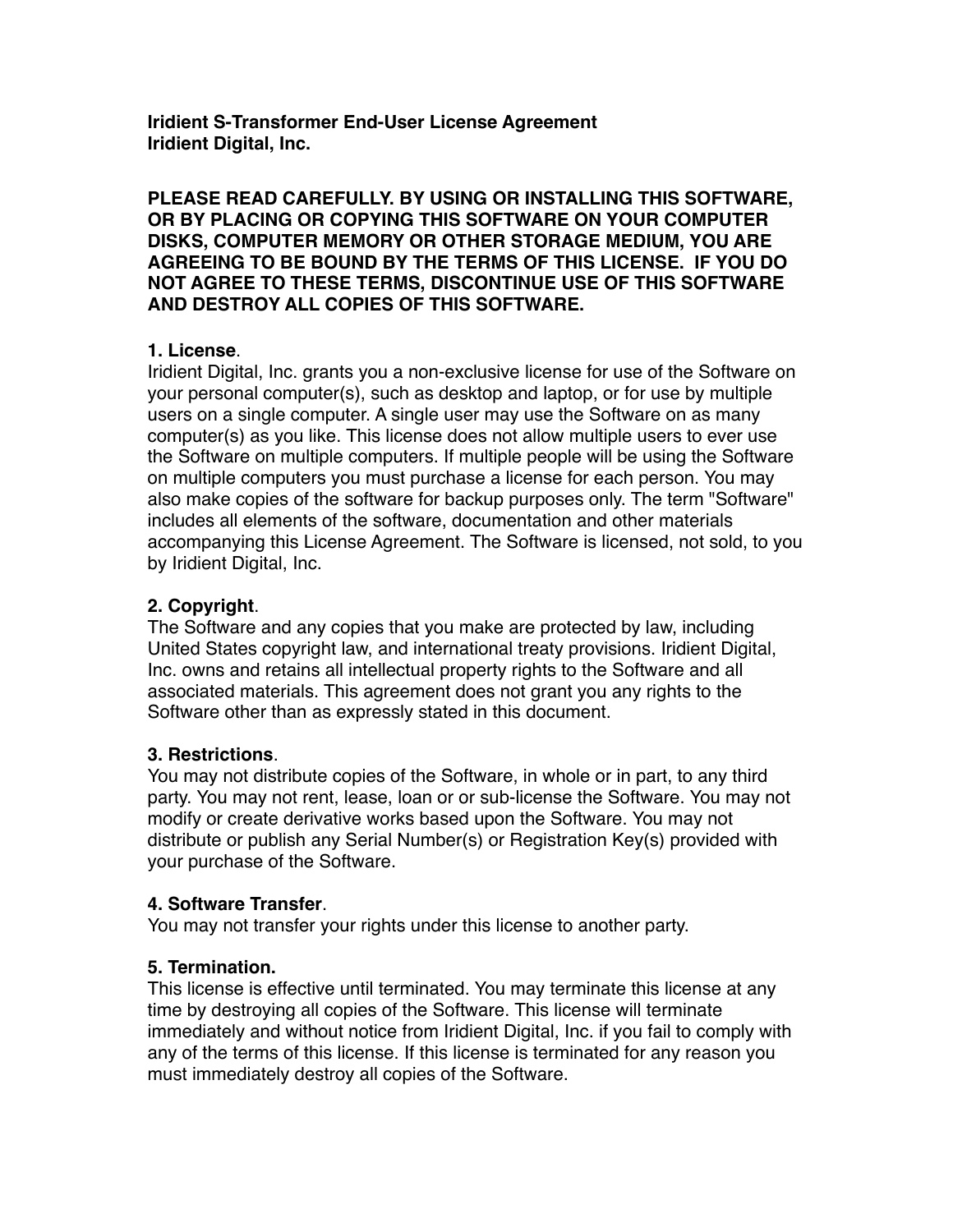### **6. No Warranty.**

This Software and associated materials are provided "AS IS" without warranty of any kind, either express or implied. Iridient Digital, Inc. disclaims any implied warranties of merchantability, fitness for a particular purpose, or noninfringement. The entire risk arising out of use or performance of the Software remains with you.

## **7. No Liability.**

Under no circumstances shall Iridient Digital or its suppliers be liable for any damages whatsoever (including, without limitation, damages for loss of business profits, for business interruption, for loss of business information, or for any other monetary loss) arising out of the use or inability to use this Software, even if Iridient Digital, Inc. has been informed of the possibility of such damages. Some states or jurisdictions do not allow for the exclusion or limitation of liability for consequential or incidental damages so this may not apply to you. In no event shall Iridient Digital, Inc.'s total liability to you for all damages exceed the amount paid for the Software.

### **8. High Risk Activities.**

The Software is not fault-tolerant and is not designed, manufactured or intended for use or resale as on-line control equipment in hazardous environments requiring fail-safe performance, such as in the operation of nuclear facilities, aircraft navigation or communication systems, air traffic control, direct life support machines, or weapons systems, in which the failure of the Software could lead directly to death, personal injury, or severe physical or environmental damage ("High Risk Activities"). Iridient Digital, Inc. and its suppliers specifically disclaim any express or implied warranty of fitness for High Risk Activities.

# **9. U.S. Government Restricted Rights.**

The Software is provided with RESTRICTED RIGHTS. Use, duplication, or disclosure by the Government is subject to restrictions as set forth in subparagraph (c)(1)(ii) of the Rights in Technical Data and Computer Software clause at DFARS 252.227-7013 or subparagraphs (c)(1) and (2) of the Commercial Computer Software - Restricted Rights at 48 CFR 52.227-19, as applicable. Manufacturer is Iridient Digital, Inc., 507 13th St, Pacific Grove, CA 93950.

### **10. Governing Law.**

This license will be governed by the laws of the State of California. The United Nations Convention on Contracts for the International Sale of Goods is specifically disclaimed. In the event of invalidity of any portion of this license, the parties agree that such invalidity shall not affect the validity of the remaining portions of this license.

### **11. Complete Agreement.**

This license agreement is the entire agreement between Iridient Digital, Inc. and you and supersedes any prior agreements, oral or written, relating to the subject